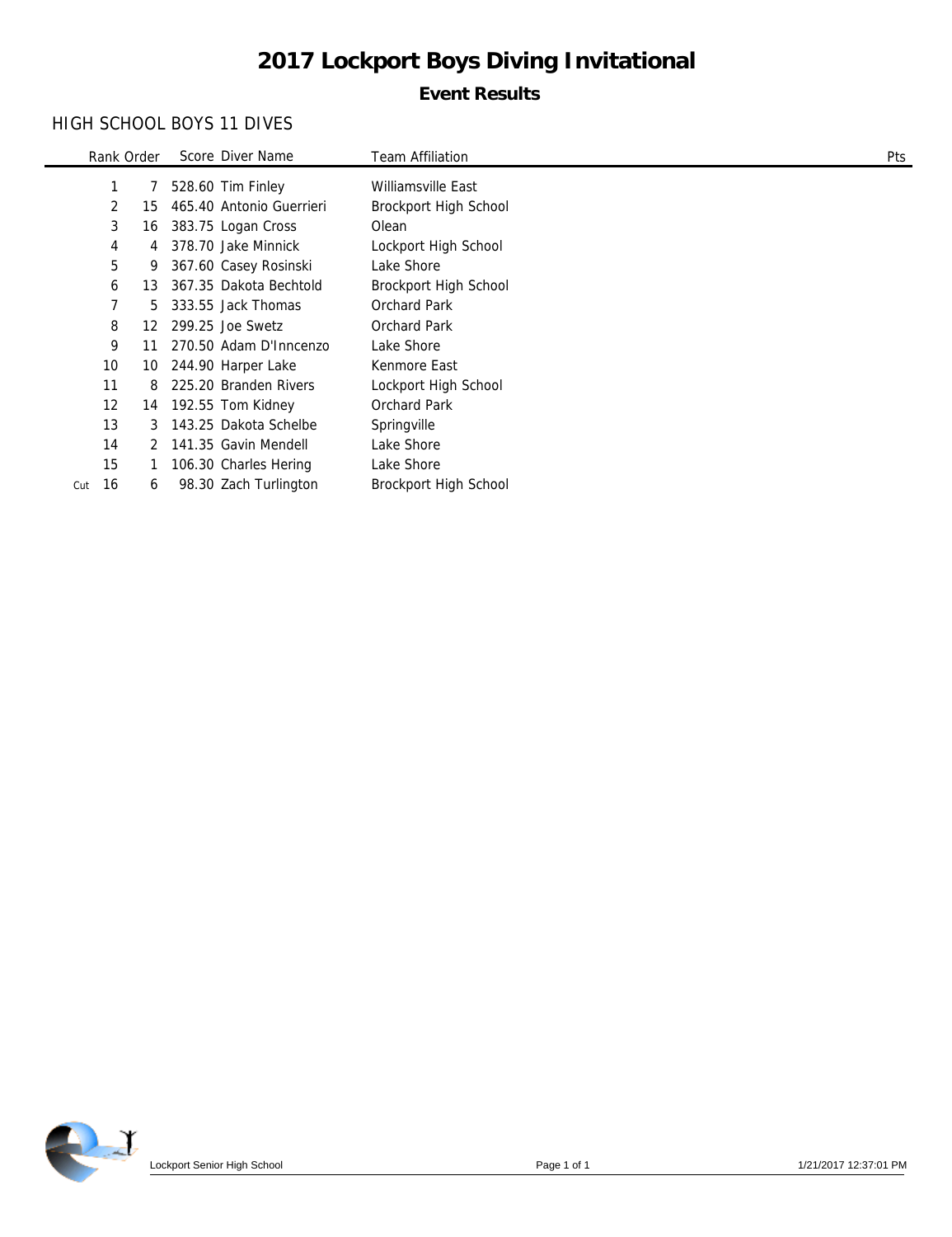### **Detailed Results for HIGH SCHOOL BOYS 11 DIVES**

#### **Detailed Results for HIGH SCHOOL BOYS 11 DIVES**

| Score<br>Place<br>Diver                                                                                                   | Team                  |                                                                        | Place<br>Score<br>Diver                                                                                       | Team                  |                                    |                     |
|---------------------------------------------------------------------------------------------------------------------------|-----------------------|------------------------------------------------------------------------|---------------------------------------------------------------------------------------------------------------|-----------------------|------------------------------------|---------------------|
| Rnd Dive $#$ DD<br>Judges Awards                                                                                          | Jdgs                  | Score Rnk<br>Dive                                                      | Rnd Dive $#$ DD<br>Judges Awards                                                                              | Jdgs                  | Dive                               | Score Rnk           |
| 528.60<br><b>Tim Finley</b><br>$\mathbf{1}$                                                                               | Williamsville East    |                                                                        | $\overline{4}$<br>378.70<br>Jake Minnick                                                                      | Lockport High School  |                                    |                     |
| 101B<br>$1.3 \quad 1M$<br>71/2 81/2 81/2<br>$\mathbf{1}$                                                                  | 24.50                 | 31.85<br>31.85<br>$\overline{4}$                                       | 10 203C<br>2.0<br>1M<br>$\overline{4}$<br>$3\frac{1}{2}$<br>$\overline{4}$                                    | 11.50                 | 23.00<br>342.70                    | $\overline{4}$      |
| 105C<br>$7\frac{1}{2}$<br>$\overline{7}$<br>$6\frac{1}{2}$<br>2<br>2.4<br>- 1 M                                           | 21.00                 | $\overline{2}$<br>50.40<br>82.25                                       | 5<br>11 105C<br>$2.4$ 1M<br>51/2 41/2                                                                         | 15.00                 | 36.00<br>378.70                    | $\overline{4}$      |
| 401B<br>$1.5$ 1M<br>$\mathsf{Q}$<br>9<br>9<br>3                                                                           | 27.00                 | 40.50<br>122.75<br>2                                                   | 367.60<br>Casey Rosinski<br>5                                                                                 | Lake Shore            |                                    |                     |
| 403C<br>$2.2 \quad 1M$<br>$8\frac{1}{2}$<br>$8\frac{1}{2}$<br>9<br>$\overline{A}$                                         | 26.00                 | 57.20<br>179.95<br>$\mathbf{1}$                                        | 103B<br>1.7<br>1M<br>6<br>6<br>6<br>$\mathbf{1}$                                                              | 18.00                 | 30.60<br>30.60                     | 5                   |
| $2.1$ 1M<br>303C<br>8<br>9<br>9<br>5                                                                                      | 26.00                 | 54.60<br>234.55<br>$\mathbf{1}$                                        | 403C<br>2.2<br>$6\frac{1}{2}$<br>$5\frac{1}{2}$<br>$6\frac{1}{2}$<br>$\mathcal{P}$<br>- 1 M                   | 18.50                 | 40.70<br>71.30                     | 3                   |
| 5231D<br>$2.1$ 1M<br>$7\frac{1}{2}$<br>$7\frac{1}{2}$<br>6½<br>6                                                          | 21.50                 | 279.70<br>45.15<br>$\mathbf{1}$                                        | 201B<br>1.6<br>1M<br>$5\frac{1}{2}$<br>5<br>3<br>$5\frac{1}{2}$                                               | 16.00                 | 25.60<br>96.90                     | 5                   |
| 201B<br>1.6<br>1M<br>$8\frac{1}{2}$<br>9<br>$7^{\circ}$<br>$8\frac{1}{2}$                                                 | 26.00                 | 321.30<br>41.60<br>$\mathbf{1}$                                        | 203C<br>2.0<br>- 1 M<br>6<br>$5\frac{1}{2}$<br>5½                                                             | 17.00                 | 34.00<br>130.90                    | $\overline{4}$      |
| $2.3$ 1M<br>203B<br>$8\frac{1}{2}$<br>8<br>8<br>8                                                                         | 24.50                 | 56.35<br>377.65<br>$\mathbf{1}$                                        | 5<br>5132D<br>2.2<br>$4\frac{1}{2}$<br>5<br>5<br>1M                                                           | 14.50                 | 31.90<br>162.80                    | 5                   |
| 103B<br>$1.7 \, 1M$<br>9 <sub>2</sub><br>9<br>10<br>9                                                                     | 28.50                 | 48.45<br>426.10<br>$\mathbf{1}$                                        | 401B<br>1.5<br>$\overline{7}$<br>1M<br>$\overline{7}$<br>$7\frac{1}{2}$<br>6                                  | 21.50                 | 32.25<br>195.05                    | 5                   |
| 10 301C<br>10<br>1.6 1M<br>10<br>9                                                                                        | 29.00                 | 46.40<br>472.50<br>$\mathbf{1}$                                        | 301B<br>1.7<br>1M<br>$5\frac{1}{2}$<br>$4\frac{1}{2}$<br>6                                                    | 16.00                 | 27.20<br>222.25                    | $\overline{7}$      |
| 11 5132D 2.2 1M<br>81/2 81/2 81/2                                                                                         | 25.50                 | 56.10<br>528.60<br>$\mathbf{1}$                                        | 304C<br>2.3<br>8<br>1M<br>$5\frac{1}{2}$<br>6<br>6                                                            | 17.50                 | 40.25<br>262.50                    | 6                   |
| 465.40<br>Antonio Guerrieri<br>$\overline{2}$                                                                             | Brockport High School |                                                                        | 5122D<br>1.9<br>9<br>1M<br>$5\frac{1}{2}$<br>6<br>6                                                           | 17.50                 | 33.25<br>295.75                    | 6                   |
| 103B<br>1.7<br>1M<br>8<br>$8\frac{1}{2}$<br>$7\frac{1}{2}$<br>$\mathbf{1}$                                                | 24.00                 | 40.80<br>40.80<br>$\mathbf{1}$                                         | 303C<br>2.1<br>10<br>1M<br>6<br>5<br>5 <sub>2</sub>                                                           | 16.50                 | 34.65<br>330.40                    | $\overline{7}$      |
| 105C<br>1M<br>6<br>2.4<br>6<br>2<br>6                                                                                     | 18.00                 | 43.20<br>84.00<br>$\mathbf{1}$                                         | 5<br>105C<br>$2.4$ 1M<br>6<br>$4\frac{1}{2}$<br>11                                                            | 15.50                 | 37.20<br>367.60                    | 5                   |
| 201A<br>$1.7 \quad 1M$<br>8<br>3<br>8<br>$8\frac{1}{2}$                                                                   | 24.50                 | 41.65<br>125.65<br>$\mathbf{1}$                                        | 367.35<br>Dakota Bechtold<br>6                                                                                | Brockport High School |                                    |                     |
| 203B<br>$2.3$ 1M<br>5<br>5 <sub>2</sub><br>$4\frac{1}{2}$<br>4                                                            | 15.00                 | $\overline{2}$<br>34.50<br>160.15                                      | 103B<br>1.7<br>1M<br>51/2 51/2 51/2<br>$\mathbf{1}$                                                           | 16.50                 | 28.05<br>28.05                     | $\overline{7}$      |
| $2.4$ 1M<br>$7\frac{1}{2}$<br>$8\frac{1}{2}$<br>$\overline{7}$<br>403B                                                    | 23.00                 | $\overline{c}$<br>55.20<br>215.35                                      | 201A<br>1.7<br>1M<br>$6\frac{1}{2}$<br>$5\frac{1}{2}$<br>6½                                                   | 18.50                 | 31.45<br>59.50                     | 6                   |
| 401B<br>$1.5$ 1M<br>9<br>8<br>$8\frac{1}{2}$<br>6<br>301A<br>1.8 1M<br>$6\frac{1}{2}$<br>$7\frac{1}{2}$<br>$6\frac{1}{2}$ | 25.50<br>20.50        | 253.60<br>$\overline{c}$<br>38.25<br>36.90<br>290.50<br>$\overline{2}$ | 3<br>202A<br>1.7<br>6<br>6<br>- 1 M<br>6                                                                      | 18.00                 | 30.60<br>90.10                     | $\overline{7}$      |
| $\overline{7}$<br>5231D<br>$2.1 \quad 1M$<br>$7\frac{1}{2}$<br>$7\frac{1}{2}$<br>$6\frac{1}{2}$                           | 21.50                 | 335.65<br>45.15<br>$\overline{2}$                                      | 1.5<br>401B<br>1M<br>$\overline{7}$<br>$6\frac{1}{2}$<br>$5\frac{1}{2}$                                       | 19.00                 | 28.50<br>118.60                    | $\overline{7}$      |
| 8<br>5132D<br>$2.2 \quad 1M$<br>$5\frac{1}{2}$<br>5<br>9<br>6                                                             | 16.50                 | 36.30<br>371.95<br>2                                                   | 403C<br>2.2<br>5<br>5<br>1M<br>$6\frac{1}{2}$<br>6                                                            | 17.50                 | 38.50<br>157.10                    | $\overline{7}$      |
| 2.8 1M<br>$7\frac{1}{2}$<br>10 404C<br>7<br>6 <sub>2</sub>                                                                | 21.00                 | 58.80<br>430.75<br>2                                                   | 302C<br>1.6<br>1M<br>$6\frac{1}{2}$<br>6 <sub>2</sub><br>6<br>6                                               | 19.00                 | 30.40<br>187.50                    | $\overline{7}$      |
| 11 303C<br>$2.1 \quad 1M$<br>$5\frac{1}{2}$<br>6<br>5                                                                     | 16.50                 | 34.65<br>465.40<br>2                                                   | 301A<br>1.8<br>$\overline{7}$<br>$7\frac{1}{2}$<br>$\overline{7}$<br>6<br>1M<br>5111A                         | 20.50                 | 36.90<br>224.40                    | 6<br>$\overline{7}$ |
| 383.75<br>3<br>Logan Cross                                                                                                | Olean                 |                                                                        | 1.8<br>8<br>1M<br>$5\frac{1}{2}$<br>$5\frac{1}{2}$<br>$5\frac{1}{2}$<br>104B<br>2.3<br>Q<br>1M<br>6<br>6<br>6 | 16.50<br>18.00        | 29.70<br>254.10<br>41.40<br>295.50 | $\overline{7}$      |
| 1M<br>$5\frac{1}{2}$<br>103B<br>1.7<br>$7\frac{1}{2}$<br>8<br>$\mathbf{1}$                                                | 21.00                 | 35.70<br>35.70<br>2                                                    | 10<br>105C<br>2.4<br>$5\frac{1}{2}$<br>- 1 M<br>$5\frac{1}{2}$<br>4½                                          | 15.50                 | 37.20<br>332.70                    | 6                   |
| 201B<br>$\overline{7}$<br>$7\frac{1}{2}$<br>$\overline{7}$<br>2<br>1.6<br>1M                                              | 21.50                 | 34.40<br>70.10<br>$\overline{4}$                                       | 2.1<br>11 5231D<br>1M<br>$5\frac{1}{2}$<br>5<br>6                                                             | 16.50                 | 34.65<br>367.35                    | 6                   |
| 5<br>5<br>$2.2 \quad 1M$<br>5<br>204C<br>3                                                                                | 15.00                 | 33.00<br>103.10<br>3                                                   | Jack Thomas<br>$\overline{7}$<br>333.55                                                                       | Orchard Park          |                                    |                     |
| $2.2 \quad 1M$<br>$6\frac{1}{2}$<br>6<br>403C<br>6                                                                        | 18.50                 | 40.70<br>143.80<br>3                                                   | 103B<br>1.7<br>1M<br>$\sqrt{6}$<br>$5\frac{1}{2}$<br>6                                                        | 17.50                 | 29.75<br>29.75                     | 6                   |
| 105C<br>$2.4$ 1M<br>$4\frac{1}{2}$<br>$4\frac{1}{2}$<br>5<br>$4\frac{1}{2}$                                               | 13.50                 | 32.40<br>176.20<br>3                                                   | $\mathfrak{D}$<br>2.3<br>$4\frac{1}{2}$<br>104B<br>1M<br>3 <sub>2</sub><br>$\overline{4}$                     | 12.00                 | 27.60<br>57.35                     | 8                   |
| 301C<br>1.6<br>1M<br>$6\frac{1}{2}$<br>$6\frac{1}{2}$<br>$7\frac{1}{2}$<br>6                                              | 20.50                 | 32.80<br>209.00<br>4                                                   | 201C<br>1.5<br>1M<br>$7\frac{1}{2}$<br>$7\frac{1}{2}$<br>$7\frac{1}{2}$                                       | 22.50                 | 33.75<br>91.10                     | 6                   |
| 401A<br>1.8<br>$-1M$<br>5<br>6 <sub>2</sub><br>$\overline{7}$<br>6                                                        | 17.50                 | 31.50<br>240.50<br>3                                                   | 203C<br>2.0<br>6<br>6<br>- 1 M                                                                                | 19.00                 | 38.00<br>129.10                    | 6                   |
| 1.9<br>$\overline{7}$<br>5122D<br>1M<br>$6\frac{1}{2}$<br>$\overline{7}$<br>8                                             | 20.50                 | 38.95<br>279.45<br>4                                                   | 301C<br>1.6<br>$7\frac{1}{2}$<br>7<br>6 <sub>2</sub><br>5<br>- 1 M                                            | 21.00                 | 33.60<br>162.70                    | 6                   |
| 2.8 1M<br>$\overline{4}$<br>9<br>404C<br>$\overline{4}$<br>$\overline{4}$                                                 | 12.00                 | 33.60<br>313.05<br>4                                                   | 401C<br>$7\frac{1}{2}$<br>$\overline{7}$<br>1.4<br>1M<br>7<br>6                                               | 21.50                 | 30.10<br>192.80                    | 6                   |
| $10$ 5132D<br>$2.2$ 1M<br>5 <sub>2</sub><br>6<br>6                                                                        | 17.50                 | 38.50<br>351.55<br>3                                                   | 403C<br>$\overline{7}$<br>$\overline{7}$<br>$2.2$ 1M<br>$6\frac{1}{2}$<br>6                                   | 19.50                 | 42.90<br>235.70                    | 5                   |
| 5<br>11 304C<br>2.3 1M<br>$4\frac{1}{2}$<br>$4\frac{1}{2}$                                                                | 14.00                 | 32.20<br>383.75<br>3                                                   | 5122D<br>1.9<br>8<br>1M<br>6<br>6<br>$5\frac{1}{2}$                                                           | 17.50                 | 33.25<br>268.95                    | 5                   |
| 378.70<br>Jake Minnick<br>4                                                                                               | Lockport High School  |                                                                        | 105C<br>5<br>$\mathsf{Q}$<br>5<br>2.4<br>1M<br>5                                                              | 15.00                 | 304.95<br>36.00                    | 5                   |
| 103B<br>1.7<br>1M<br>$7\frac{1}{2}$<br>$5\frac{1}{2}$<br>$\mathbf{1}$<br>6                                                | 19.00                 | 32.30<br>32.30<br>$\mathbf{3}$                                         | 5132D<br>2.2<br>$4\frac{1}{2}$<br>$4\frac{1}{2}$<br>10<br>1M<br>$\overline{4}$                                | 13.00                 | 28.60<br>333.55                    | 5                   |
| 5<br>5<br>2.3<br>1M<br>$4\frac{1}{2}$<br>104B<br>2                                                                        | 14.50                 | 33.35<br>5<br>65.65                                                    | 303C<br>2.1<br>$\mathbf 0$<br>1M<br>0<br>$\mathbf{0}$<br>11                                                   | 0.00                  | 0.00<br>333.55                     | $\overline{7}$      |
| 301B<br>$1.7 \quad 1M$<br>$\overline{7}$<br>$7\frac{1}{2}$<br>$4\frac{1}{2}$<br>3                                         | 19.00                 | 32.30<br>97.95<br>$\overline{4}$                                       | 299.25<br>Joe Swetz<br>8                                                                                      | Orchard Park          |                                    |                     |
| 302C<br>1.6 1M<br>7<br>6 <sub>2</sub><br>6<br>4                                                                           | 19.50                 | 31.20<br>129.15<br>5                                                   | 101C<br>1.2<br>1 <sub>M</sub><br>$4\frac{1}{2}$ $4\frac{1}{2}$<br>$4\frac{1}{2}$                              | 13.50                 | 16.20<br>16.20                     | 15                  |
| $2.3 \quad 1M$<br>5<br>5223D<br>$5\frac{1}{2}$<br>$5\frac{1}{2}$<br>$6\frac{1}{2}$                                        | 17.50                 | 40.25<br>169.40<br>4                                                   | $\mathfrak{D}$<br>103C<br>1.6<br>5<br>1M<br>$4\frac{1}{2}$<br>4                                               | 13.50                 | 21.60<br>37.80                     | 15                  |
| 5124D<br>$2.3$ 1M<br>$\overline{7}$<br>6<br>6<br>6                                                                        | 19.00                 | 43.70<br>213.10<br>3                                                   | 201A<br>1.7<br>$5\frac{1}{2}$<br>3<br>1M<br>$4\frac{1}{2}$<br>$4\frac{1}{2}$                                  | 14.50                 | 24.65<br>62.45                     | 14                  |
| 201C<br>$1.5$ 1M<br>6<br>6<br>$7^{\circ}$<br>6                                                                            | 18.00                 | 240.10<br>27.00<br>$\overline{4}$                                      | 203C<br>2.0<br>1M<br>6<br>6<br>6<br>4                                                                         | 18.00                 | 36.00<br>98.45                     | 9                   |
| 403C<br>$2.2 \quad 1M$<br>6<br>$7\frac{1}{2}$<br>8                                                                        | 20.50                 | 45.10<br>285.20<br>3                                                   | 301C<br>1.6<br>5<br>$4\frac{1}{2}$<br>5<br>1M<br>$4\frac{1}{2}$                                               | 14.00                 | 22.40<br>120.85                    | 10                  |
| 401B<br>9<br>$1.5$ 1M<br>$7\frac{1}{2}$ $7\frac{1}{2}$<br>8                                                               | 23.00                 | 34.50<br>3<br>319.70                                                   | 401C<br>1.4<br>1M<br>51/2 51/2<br>6<br>6                                                                      | 17.00                 | 23.80<br>144.65                    | 9                   |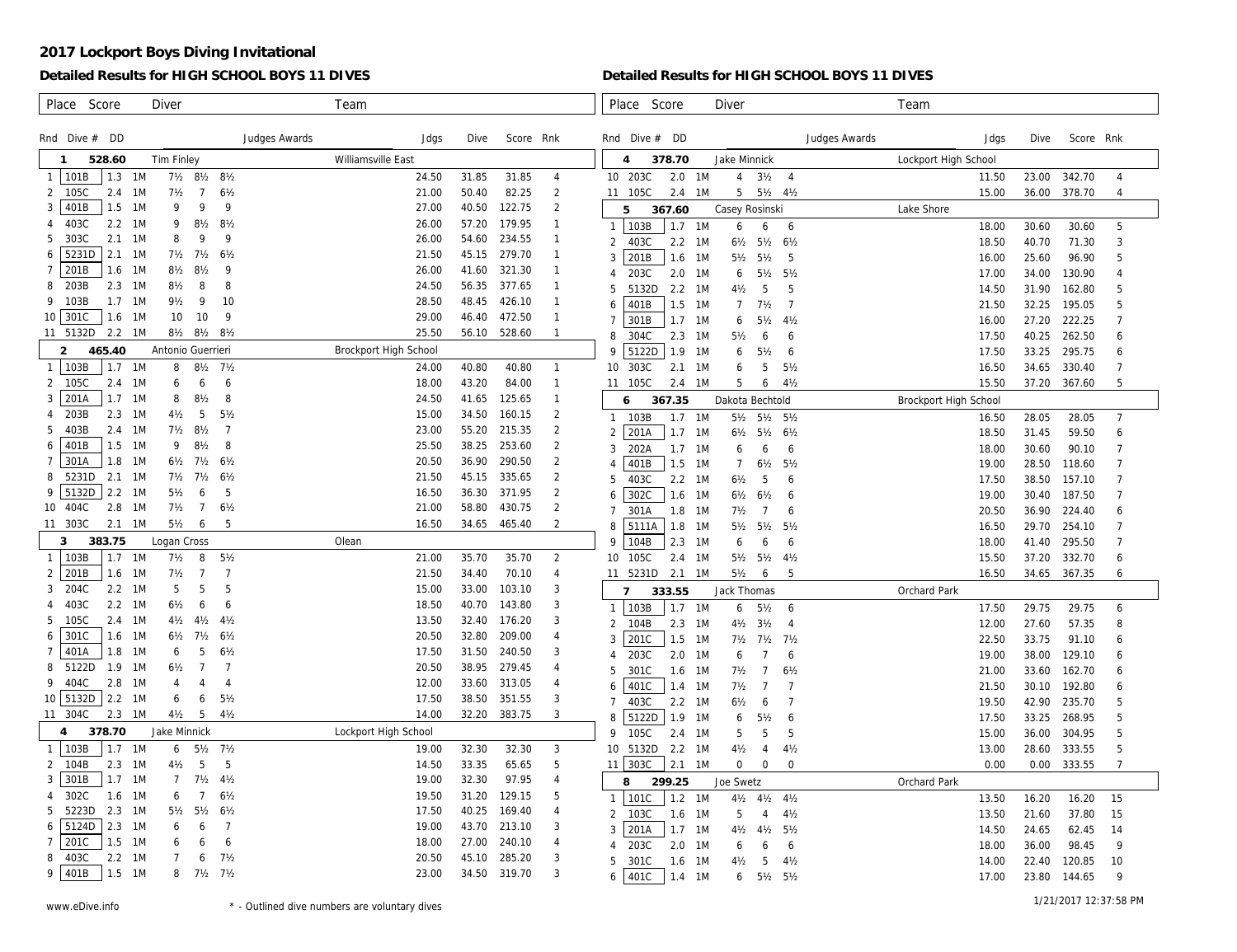### **Detailed Results for HIGH SCHOOL BOYS 11 DIVES**

#### **Detailed Results for HIGH SCHOOL BOYS 11 DIVES**

| Score<br><b>Diver</b><br>Place                                                                                         | Team                 |                |                  |                | Place<br>Score                             | <b>Diver</b>                                                              |               | Team                  |                |                |                |         |
|------------------------------------------------------------------------------------------------------------------------|----------------------|----------------|------------------|----------------|--------------------------------------------|---------------------------------------------------------------------------|---------------|-----------------------|----------------|----------------|----------------|---------|
|                                                                                                                        |                      |                |                  |                |                                            |                                                                           |               |                       |                |                |                |         |
| Rnd Dive $#$ DD<br>Judges Awards                                                                                       | Jdgs                 | Dive           | Score Rnk        |                | Rnd Dive $#$ DD                            |                                                                           | Judges Awards |                       | Jdgs           | Dive           | Score Rnk      |         |
| Joe Swetz<br>299.25<br>8                                                                                               | Orchard Park         |                |                  |                | 192.55<br>12                               | Tom Kidney                                                                |               | Orchard Park          |                |                |                |         |
| 5<br>5<br>$4\frac{1}{2}$<br>403C<br>2.2 1M<br>$\overline{7}$                                                           | 14.50                | 31.90          | 176.55           | 9              | 202C<br>1.5<br>$\overline{4}$              | $5\frac{1}{2}$<br>5<br>$5\frac{1}{2}$<br>1M                               |               |                       | 16.00          | 24.00          | 68.90          | 15      |
| $5231D$ 2.1 1M<br>$5\frac{1}{2}$<br>8<br>5<br>$4\frac{1}{2}$                                                           | 15.00                | 31.50          | 208.05           | 8              | 302C<br>1.6<br>5                           | $3\frac{1}{2}$<br>3 <sub>2</sub><br>1M<br>4                               |               |                       | 11.00          | 17.60          | 86.50          | 16      |
| 2.2 1M<br>5<br>9<br>104C<br>51/2 51/2                                                                                  | 16.00                | 35.20          | 243.25           | 8              | 401C<br>$1.4$ 1M<br>6                      | $4\frac{1}{2}$<br>$4\frac{1}{2}$<br>$\overline{4}$                        |               |                       | 13.00          | 18.20          | 104.70         | 15      |
| 10 5221D<br>$1.7$ 1M<br>61/2 51/2 51/2                                                                                 | 17.50                | 29.75          | 273.00           | 8              | 403C<br>$2.2 \quad 1M$<br>$\overline{7}$   | 2<br>2<br>$1\frac{1}{2}$                                                  |               |                       | 5.50           | 12.10          | 116.80         | 14      |
| 11 303C<br>$2.1$ 1M<br>4<br>$4\frac{1}{2}$<br>$\overline{4}$                                                           | 12.50                | 26.25          | 299.25           | 8              | 5221D<br>8<br>$1.7 \quad 1M$               | 3 <sub>2</sub><br>5<br>$\overline{4}$                                     |               |                       | 12.50          | 21.25          | 138.05         | 14      |
| Adam D'Inncenzo<br>9<br>270.50                                                                                         | Lake Shore           |                |                  |                | $\mathsf{Q}$<br>103C<br>1.6 1M             | $4\frac{1}{2}$<br>$4\frac{1}{2}$<br>$\overline{4}$                        |               |                       | 13.00          | 20.80          | 158.85         | 12      |
| $1$   103 $C$<br>1M<br>$5\frac{1}{2}$<br>$5\frac{1}{2}$ 5 $\frac{1}{2}$<br>1.6                                         | 16.50                | 26.40          | 26.40            | 8              | 5121D<br>10 <sup>°</sup><br>$1.7 \quad 1M$ | 3<br>3<br>3                                                               |               |                       | 9.00           | 15.30          | 174.15         | 12      |
| 302C<br>$1.6$ 1M<br>$5\frac{1}{2}$<br>5<br>2<br>6                                                                      | 16.50                | 26.40          | 52.80            | 9              | 11   301C<br>1.6 1M                        | $\overline{4}$<br>$4\frac{1}{2}$<br>3                                     |               |                       | 11.50          | 18.40          | 192.55         | 12      |
| 5122D<br>$1.9$ 1M<br>5<br>5 <sub>2</sub><br>$4\frac{1}{2}$<br>3                                                        | 15.00                | 28.50          | 81.30            | 8              | 143.25<br>13                               | Dakota Schelbe                                                            |               | Springville           |                |                |                |         |
| 202C<br>$1.5$ 1M<br>5<br>5<br>5<br>4                                                                                   | 15.00                | 22.50          | 103.80           | 8              | $1 \mid 101C$<br>1.2                       | 1M<br>5<br>5<br>$5\frac{1}{2}$                                            |               |                       | 15.50          | 18.60          | 18.60          | 13      |
| $2.0$ 1M<br>5<br>5<br>$5\frac{1}{2}$<br>5<br>203C                                                                      | 15.50                | 31.00          | 134.80           | 8              | 103C<br>$\overline{2}$<br>1.6              | $4\frac{1}{2}$<br>5<br>1M<br>$4\frac{1}{2}$                               |               |                       | 14.00          | 22.40          | 41.00          | 13      |
| 401C<br>$1.4$ 1M<br>5<br>$4\frac{1}{2}$<br>5<br>6                                                                      | 14.50                | 20.30          | 155.10           | 8              | 201A<br>$1.7 \quad 1M$<br>3                | $5\frac{1}{2}$<br>$5\frac{1}{2}$<br>6                                     |               |                       | 17.00          | 28.90          | 69.90          | 12      |
| 402C<br>1.6 1M<br>$5\frac{1}{2}$<br>$5\frac{1}{2}$ 5 $\frac{1}{2}$<br>$\overline{7}$                                   | 16.50                | 26.40          | 181.50           | 8              | 302C<br>1.6<br>$\overline{4}$              | 1M<br>$5\frac{1}{2}$<br>$5\frac{1}{2}$<br>$5\frac{1}{2}$                  |               |                       | 16.50          | 26.40          | 96.30          | 11      |
| 5132D<br>2.2 1M<br>3<br>8<br>3<br>$3\frac{1}{2}$                                                                       | 9.50                 | 20.90          | 202.40           | 9              | 402C<br>1.6 1M<br>5                        | 5<br>5<br>5                                                               |               |                       | 15.00          | 24.00          | 120.30         | 11      |
| 301C<br>1.6 1M<br>9<br>$4\frac{1}{2}$<br>$4\frac{1}{2}$<br>$4\frac{1}{2}$                                              | 13.50                | 21.60          | 224.00           | 9              | 5221D<br>6<br>$1.7$ 1M                     | $4\frac{1}{2}$<br>5<br>$\overline{4}$                                     |               |                       | 13.50          | 22.95          | 143.25         | -11     |
| $\overline{2}$<br>2 <sub>2</sub><br>1.4<br>1M<br>$\overline{2}$<br>10 102C                                             | 6.50                 | 9.10           | 233.10           | 9              | $\overline{7}$                             |                                                                           |               |                       |                |                |                |         |
| 2.2<br>$5\frac{1}{2}$<br>6<br>$5\frac{1}{2}$<br>11 104C<br>1M                                                          | 17.00                | 37.40          | 270.50           | 9              | 8                                          |                                                                           |               |                       |                |                |                |         |
| 10<br>244.90<br>Harper Lake                                                                                            | Kenmore East         |                |                  |                | 9                                          |                                                                           |               |                       |                |                |                |         |
| 1 301C<br>1M<br>$4\frac{1}{2}$<br>3 <sub>2</sub><br>1.6<br>$\overline{4}$                                              | 12.00                | 19.20          | 19.20            | 12             | 10                                         |                                                                           |               |                       |                |                |                |         |
| 302C<br>1.6<br>1M<br>$5\frac{1}{2}$<br>2<br>$5\frac{1}{2}$<br>6                                                        | 17.00                | 27.20          | 46.40            | 11             | 11                                         |                                                                           |               |                       |                |                |                |         |
| 101C<br>1.2<br>$5\frac{1}{2}$<br>5<br>3<br>1M<br>5                                                                     | 15.50                | 18.60          | 65.00            | 13             | 141.35<br>14                               | Gavin Mendell                                                             |               | Lake Shore            |                |                |                |         |
| 102B<br>$1.5$ 1M<br>5<br>$5\frac{1}{2}$<br>6<br>4                                                                      | 16.50                | 24.75          | 89.75            | 14             | 103C<br>1 <sup>1</sup><br>1.6              | $5\frac{1}{2}$<br>1M<br>5<br>-5                                           |               |                       | 15.50          | 24.80          | 24.80          | 10      |
| 5<br>5121D<br>$1.7 \quad 1M$<br>$5\frac{1}{2}$<br>$5\frac{1}{2}$<br>5<br>201A<br>$1.7 \quad 1M$<br>$4\frac{1}{2}$<br>5 | 16.00                | 27.20          | 116.95           | 12             | 401C<br>2<br>1.4<br>302C                   | $4\frac{1}{2}$<br>5<br>1M<br>$\overline{4}$                               |               |                       | 13.50<br>18.50 | 18.90          | 43.70<br>73.30 | 12<br>9 |
| 6<br>6<br>202A<br>$1.7 \, 1M$<br>5<br>$5\frac{1}{2}$<br>$5\frac{1}{2}$                                                 | 15.50<br>16.00       | 26.35<br>27.20 | 143.30<br>170.50 | 10             | 3<br>1.6<br>5121D<br>1.7<br>4              | - 1 M<br>6½<br>6<br>6<br>3 <sub>2</sub><br>1M                             |               |                       | 10.50          | 29.60<br>17.85 | 91.15          | 12      |
| 401C<br>$1.4$ 1M<br>$5\frac{1}{2}$<br>8<br>$5\frac{1}{2}$<br>6                                                         | 17.00                | 23.80          | 194.30           | 10<br>10       | 201A<br>5<br>$1.7$ 1M                      | $3\frac{1}{2}$<br>$3\frac{1}{2}$<br>5<br>$4\frac{1}{2}$<br>$4\frac{1}{2}$ |               |                       | 14.00          | 23.80          | 114.95         | 13      |
| 402C<br>1.6 1M<br>$5\frac{1}{2}$<br>9<br>$5\frac{1}{2}$<br>$5\frac{1}{2}$                                              | 16.50                | 26.40          | 220.70           | 10             | 104C<br>$2.2 \quad 1M$<br>6                | $\overline{4}$<br>4<br>4                                                  |               |                       | 12.00          | 26.40          | 141.35         | 13      |
| $10$ 5122D<br>1.9 1M<br>$\mathbf 0$<br>$\mathsf{O}$<br>$\mathbf 0$                                                     | 0.00                 | 0.00           | 220.70           | 11             | $\overline{7}$                             |                                                                           |               |                       |                |                |                |         |
| $2.2 \quad 1M$<br>$3\frac{1}{2}$ $3\frac{1}{2}$<br>11 104C<br>$\overline{4}$                                           | 11.00                | 24.20          | 244.90           | 10             | 8                                          |                                                                           |               |                       |                |                |                |         |
| 225.20<br><b>Branden Rivers</b><br>11                                                                                  | Lockport High School |                |                  |                | 9                                          |                                                                           |               |                       |                |                |                |         |
| 103B<br>$1.7$ 1M<br>5<br>$4\frac{1}{2}$<br>$\overline{4}$<br>1                                                         | 13.50                | 22.95          | 22.95            | 11             | 10                                         |                                                                           |               |                       |                |                |                |         |
| 51/2 51/2<br>104C<br>$2.2 \quad 1M$<br>5<br>2                                                                          | 16.00                | 35.20          | 58.15            | $\overline{7}$ | 11                                         |                                                                           |               |                       |                |                |                |         |
| 201C<br>1.5<br>1M<br>3 <sub>2</sub><br>3<br>$3\frac{1}{2}$<br>$2\frac{1}{2}$                                           | 9.50                 | 14.25          | 72.40            | 10             | 106.30<br>15                               | Charles Hering                                                            |               | Lake Shore            |                |                |                |         |
| 202C<br>$1.5$ 1M<br>$4\frac{1}{2}$<br>$\overline{4}$<br>$\overline{4}$<br>4                                            | 12.50                | 18.75          | 91.15            | 12             | 1.3<br>101B<br>$\mathbf{1}$                | 1M<br>4 <sub>2</sub><br>$\overline{4}$<br>$\overline{4}$                  |               |                       | 12.50          | 16.25          | 16.25          | 14      |
| 5<br>5<br>$2.2 \quad 1M$<br>5 <sub>2</sub><br>5<br>403C                                                                | 15.50                | 34.10          | 125.25           | 9              | 201A<br>1.7<br>$\mathfrak{D}$              | 1M<br>$4\frac{1}{2}$<br>$4\frac{1}{2}$<br>$4\frac{1}{2}$                  |               |                       | 13.50          | 22.95          | 39.20          | 14      |
| 5122D<br>$\overline{2}$<br>$1.9$ 1M<br>3<br>$3\frac{1}{2}$<br>6                                                        | 8.50                 | 16.15          | 141.40           | 12             | 301A<br>1.8<br>3                           | 2<br>2<br>1M<br>$2\frac{1}{2}$                                            |               |                       | 6.50           | 11.70          | 50.90          | 15      |
| 301C<br>$1.6$ 1M<br>$5\frac{1}{2}$<br>-5<br>$\overline{7}$<br>$5\frac{1}{2}$                                           | 16.00                | 25.60          | 167.00           | 11             | 401C<br>1.4<br>4                           | 3<br>1M<br>4<br>4                                                         |               |                       | 11.00          | 15.40          | 66.30          | 16      |
| 302C<br>$1.6$ 1M<br>5<br>8<br>4½<br>$\overline{4}$                                                                     | 13.50                | 21.60          | 188.60           | 11             | 5211A<br>1.8<br>5                          | 1M<br>4<br>$\overline{4}$<br>4                                            |               |                       | 12.00          | 21.60          | 87.90          | 15      |
| 101C<br>$1.2 \quad 1M$<br>$5\frac{1}{2}$<br>5<br>9<br>6                                                                | 16.50                | 19.80          | 208.40           | 11             | 103C<br>6<br>1.6 1M                        | $3\frac{1}{2}$<br>$\overline{4}$<br>4                                     |               |                       | 11.50          | 18.40          | 106.30         | 14      |
| 10 401C<br>$1.4$ 1M<br>4<br>$\overline{4}$<br>$\overline{4}$                                                           | 12.00                | 16.80          | 225.20           | 10             | $\overline{7}$                             |                                                                           |               |                       |                |                |                |         |
| $\mathbf 0$<br>11 5221D<br>$1.7$ 1M<br>$\mathbf 0$<br>$\mathbf 0$                                                      | 0.00                 | 0.00           | 225.20           | 11             | 8                                          |                                                                           |               |                       |                |                |                |         |
| 192.55<br>Tom Kidney<br>$12 \overline{ }$                                                                              | <b>Orchard Park</b>  |                |                  |                | 9                                          |                                                                           |               |                       |                |                |                |         |
| $1 \mid 101C$<br>$1.2 \quad 1M$<br>$3\frac{1}{2}$ $3\frac{1}{2}$<br>4                                                  | 11.00                | 13.20          | 13.20            | 16             | 10                                         |                                                                           |               |                       |                |                |                |         |
| 102C<br>$1.4$ 1M<br>31/2 31/2 31/2<br>2                                                                                | 10.50                | 14.70          | 27.90            | 16             | 11                                         |                                                                           |               |                       |                |                |                |         |
| $3 \mid 201A$<br>$1.7 \, 1M$<br>$3\frac{1}{2}$ $3\frac{1}{2}$<br>-3                                                    | 10.00                | 17.00          | 44.90            | 16             | 98.30<br>16                                | Zach Turlington                                                           |               | Brockport High School |                |                |                |         |